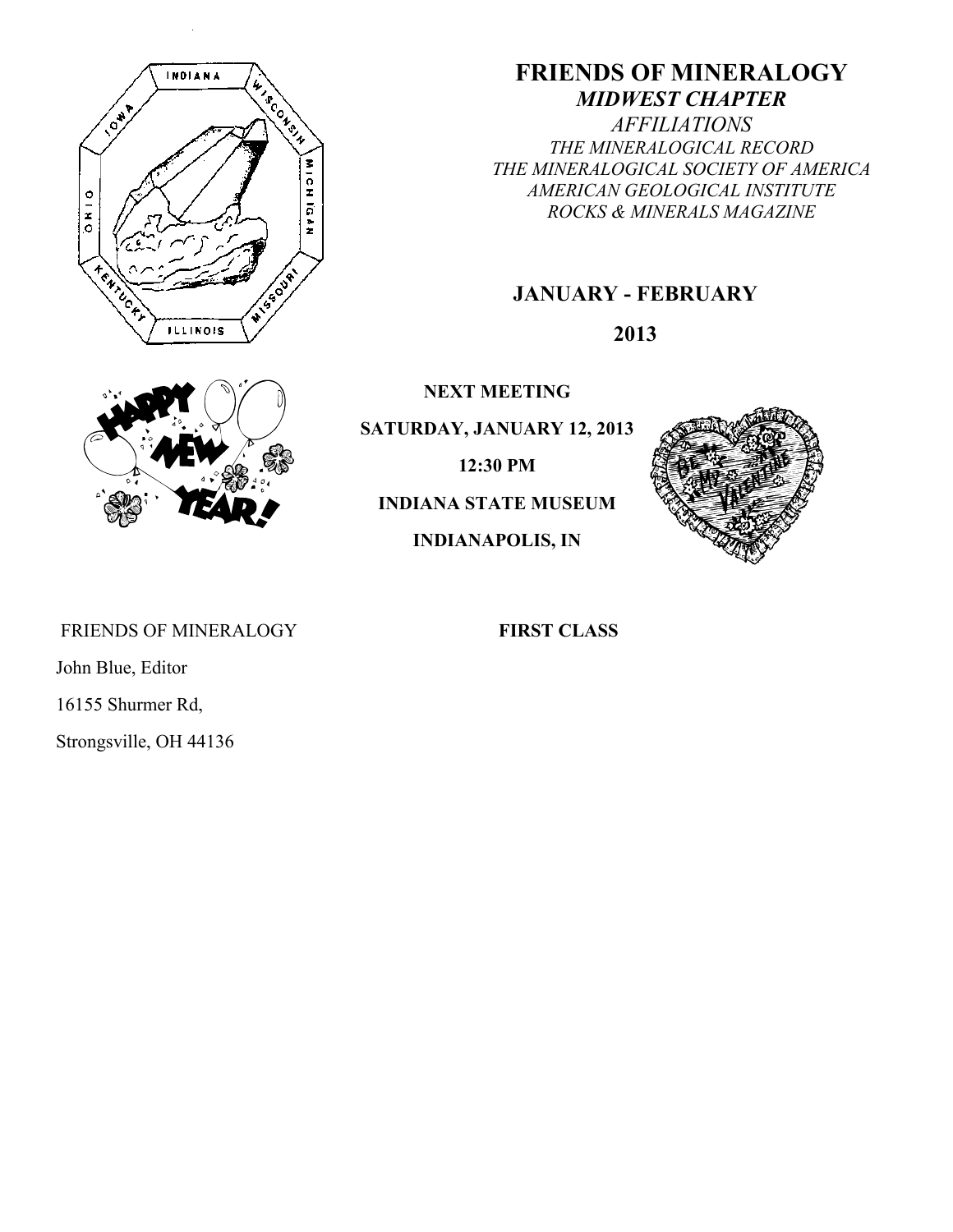# *FRIENDS OF MINERALOGY MIDWEST CHAPTER*

#### **Vol XXVII No. 1 JANUARY-FEBRUARY Page 1**

#### **PUBLISHED BI-MONTHLY IN JANUARY, MARCH, MAY, JULY, SEPTEMBER & NOVEMBER COPY DEADLINE 15TH OF PREVIOUS MONTH**

#### **AFFILIATIONS AMERICAN GEOLOGICAL INSTITUTE THE MINERALOGICAL RECORD THE MINERALOGICAL SOCIETY OF AMERICA ROCKS & MINERAL MAGAZINE**

#### **OFFICERS 2013**

| <b>PRESIDENT</b>                       | Clyde Spencer, 1858 Robin Hood Dr, Fairborn, OH 45324<br>c spencer123@att.net                             | $(937) 878 - 9988$ |
|----------------------------------------|-----------------------------------------------------------------------------------------------------------|--------------------|
| <b>VICE PRES</b><br><b>PROGRAMS</b>    | Peggy Fisherkeller, 3445 Greern Hills Overlook, Indianapolis, IN 46222<br>pfisherkeller@indianamuseum.org | $(317)$ 924-2469   |
| <b>VICE PRES</b><br><b>FIELD TRIPS</b> | Reggie Rose, 4287Parkmead Dr, Grove City, OH 43123<br>$\frac{captaino(a)core.com}{}$                      | $(614)$ 875-2675   |
| <b>SECRETARY</b>                       | John Davis, 58300, Pear Rd, South Bend, IN 46619<br>Sumu95@hotmail.com                                    | $(574)$ 232-8823   |
| <b>TREASURER</b>                       | Nelson Shaffer, 530 Cabot Ct, Bloomington, IN 47408<br>$shaffern(a)$ indiana.edu                          | $(812)$ 339-6623   |
|                                        | <b>COMMITTEE CHAIRS</b>                                                                                   |                    |
|                                        | FUND RAISING Paul Schwin, 38 W Washburn St, New London, OH 44851<br>rocknut2@aol.com                      | $(419)$ 929-9074   |
| NEWSLETTER                             | John Blue, 16155 Shurmer Rd, Strongsville, OH 44136<br>jbluex1@netzero.net                                | $(440)$ 238-4412   |

#### **PURPOSE**

**Friends of Mineralogy, Midwest, Inc, Midwest Chapter is organized to promote interest in and knowledge of mineralogy; to advance mineralogical education; to protect and preserve mineral specimens and promote conservation of mineral localities; to further cooperation between amateur and professional and encourage collection of minerals for educational value; and to support publications about mineralogy and about the programs of kindred organizations**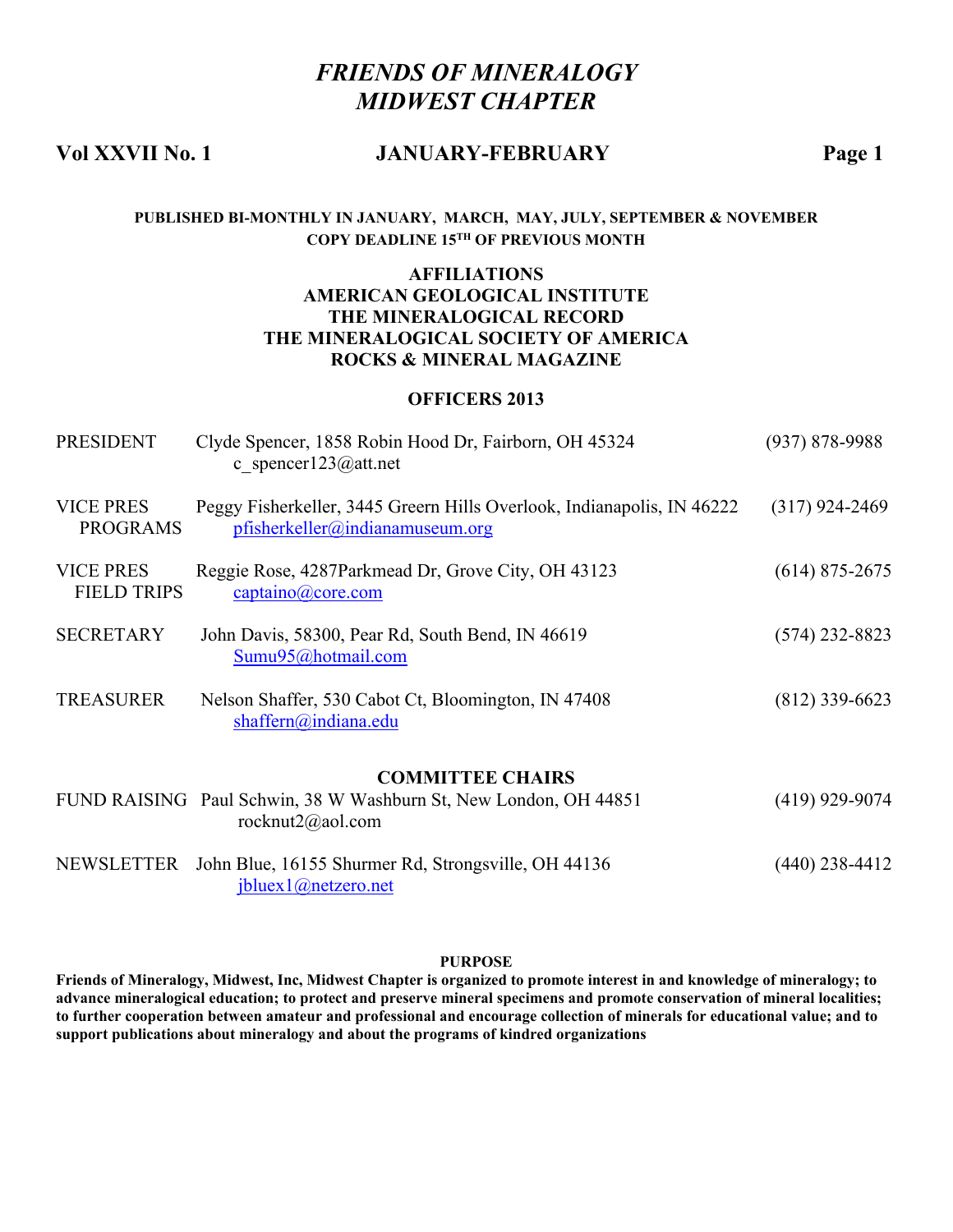#### **FAREWELL MESSAGE**

When you read this, the holiday season will be nearly over and New Year 2013 upon us. I hope your 2012 was bright with good field collecting finds, good bargain purchases and/or sales at your shows and, of course, all else fine in each of your worlds. May the new year 2013 be even better, bringing good field trip finds, bargain purchases and good sales! HAPPY NEW YEAR TO EACH AND EVERY CHAPTER MEMBER !!

I have been your FoM Midwest Chapter President for the past 4 years. During this time, there have been many chapter changes while many other aspects of the chapter structure have not changed. During this past year, I have increasingly looked to step aside, only agreeing to remain in my position as your President unless and until another individual agreed to step into my position. The position of your Chapter President has never overwhelmed me, but I am looking to travel more with family and place less emphasis on rock collecting activities. I no longer travel alone long distances either to field trips or to chapter meetings. Earlier this fall, chapter member CLYDE SPENCER of Ohio approached me with the intriguing idea of assuming my position as your Chapter President. My time has come.

CLYDE has a long professional geology background and has had a long time passion about collecting minerals with continuing success of the Midwest Chapter of the FoM and the FoM in general. CLYDE has expressed his willingness to actively work on your behalf, therefore I tentatively agreed with his proposal and sent out a notice to the other chapter officers. Some responded positively while others abstained from any response. None were negative. This may not be the usual way the position of chapter presidency changes hands and is passed on, but it is an offer from an actively interested chapter member that cannot be passed up. As such, I will relinquish my position as your Chapter President as of January 1, 2013. CLYDE SPENCER will become your Midwest Chapter FoM President on January 1, 2013. I can assure you that he will actively work on behalf of the FoM, the Midwest Chapter and your behalf. You will be in good hands with CLYDE!

I have also been informed that JOHN DAVIS, our Chapter Secretary and PEGGY FISHERKELLER, our Programs Chairperson wish to step down at year's end. We will sorely miss the work these 2 individuals did on behalf of our chapter and must now replace them. Neither resignation has anything whatsoever to do with the change of chapter presidency, but both positions need to be filled ASAP!

ARE THERE ANY VOLUNTEERS? If so, call me at 812.337.8994 or email CLYDE at c spencer123@att.net

Thanks to each and every one of you chapter members for bearing with me these past few years and please support our new Chapter President, CLYDE SPENCER. HAPPY NEW YEAR TO ALL BOB HARMAN support our new Chapter President, CLYDE SPENCER.

#### **AND GREETINGS**

Our outgoing President, Bob Harman, asked me to tell you a little about myself. However, before I do that, I want to thank him for the years he has contributed to help run this organization. Also, our Secretary, John Davis, and our Vice-president of Programs, Peggy Fisherkeller, have resigned their positions effective at the end of 2012. I also want to thank them for their service. The constitution lists liaison officer as one of the six officers of the executive board; however, since I don't see such a person listed in the last couple of newsletters, I'm going to presume that position is vacant also. It is always difficult to find people to volunteer time out of their busy lives to serve organizations like this. Typically, they serve until they are burned out. Then there is a scramble to find someone to replace them. Having said that, I'd like to encourage all of you to consider stepping up and filling one of these vacant positions. On a related note, I've been told that the national organization is looking for three replacement board of directors' members.

 Now, on to me: I have B.S. and M.S. degrees in geology from San Jose State University (CA), with an undergraduate emphasis in geophysics. However, my first love has always really been mineralogy. I have been an avid field collector since I was a child. My master's thesis was on the occurrence of platinum group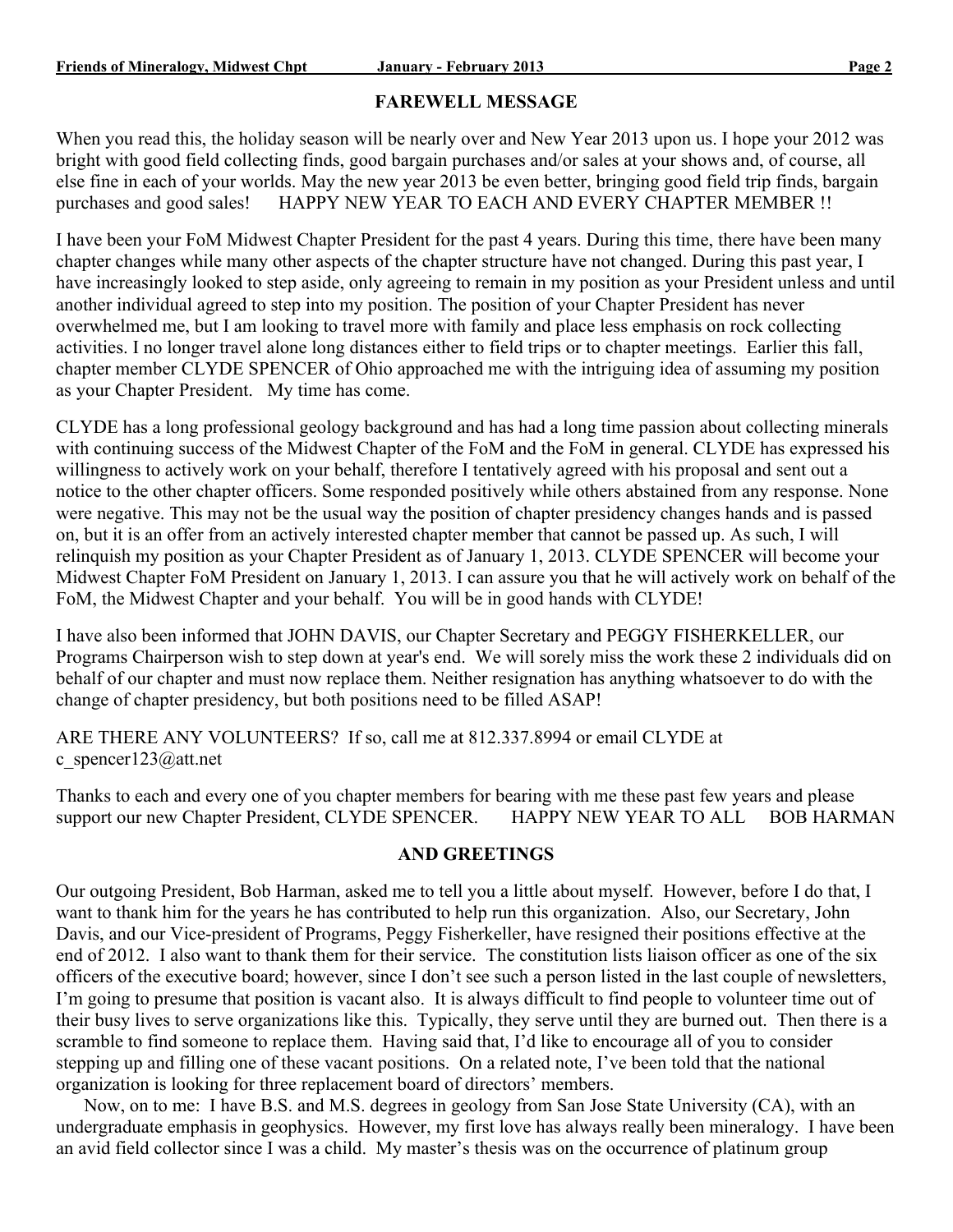Greetings (Cont'd)

minerals in northern California. I taught geology, geography, and chemistry for ten years at Foothill College (Los Altos Hills, CA). During that time I was active in the Bay Area Mineralogists and served as President for a couple of years. However, about the last 25 years I have been working in the remote sensing field; I recently retired from Ball Aerospace & Technologies (Fairborn, OH) as a Senior Remote Sensing Scientist, where I specialized in Imaging Polarimetry (Ask me about it.). Since retiring, I have been working on determining the optical constants of opaque minerals.

I'd like to share with you some ideas I have on where I'd like to try to take our chapter. First of all, I'd like to try to expand our field trip opportunities. Reggie Rose has been doing a fine job of arranging field trips. I particularly like his procedure of providing background information on the geology and mineralogy of the collecting sites. This has been valuable to me because I only moved to Ohio eight years ago after having lived most of my adult life in California. However, Reggie recently has encountered difficulties in getting access to quarries. (I'll expand on this problem of collecting opportunities at a later date.) Some of the difficulties are related to the economy, and have also impacted our collecting success when he does get us into a quarry. In some instances it isn't obvious what the problem(s) is/are, he just gets a "No." So, to try to assist Reggie, I'd like to encourage all of you to share with him any collecting sites that you know of that are accessible. Also, if you have any personal contacts, try to 'grease the skids' as it were, and give Reggie contact and background information on the localities. Most of the collecting recently has been in Ohio, with a trip to Kentucky last year, and a couple trips to Michigan (Ohio North), and Indiana. I'd like to try to expand the range a little, if possible. So as not to be a burden on Reggie, I have agreed that I'd be willing to 'host' field trips that he can't attend; others can step forward to help, as is appropriate.

Also, I'd like to have more educational presentations associated with our nominal bimonthly business meetings. To that end, I'm coordinating with Dr. John Rakovan of Miami University (Oxford, OH) to have a minisymposium at his university after the Tucson show.

I look forward to serving you and this organization. I have made plans to attend the annual Tucson mineral show in February and attend the national FoM business meetings. Lastly, I welcome any suggestions or ideas on how we can improve this chapter, attract more members, and accomplish the goal of advancing and promoting mineralogy.

Clyde Spencer

# **GENOA COLLECTING GOOD**

# **IF CLAY CENTER WAS A HOME RUN GENOA WAS A THREE BAGGER**

FM took what is probably its last trip this year to Graymont Dolime of Genoa, Ohio on Saturday November 17, 2012. FM was able to muster 25 collectors to the trip. They were greeted by partly sunny skies and mild temperatures, and an even warmer host, Superintendent Gary Elliot.

New member Bill Barr of Ann Arbor Michigan worked for an hour to extract a prized sphalerite which was a crystal mass which was approximately two inches by one inch in diameter. White celestite was abundant everywhere with individual crystals up to 2.5 inches perched in mini-vugs. Also present in some pockets were scalenohedral honey calcite crystals, often with celestite.

FM member Alan Dewitt reported that he ended up pleased with Genoa, and that it was probably his best trip ever there, as he collected one nice sphalerite, a double cluster of rootbeer/clear zoned flourite, a one inch sphalerite and a killer gastropod.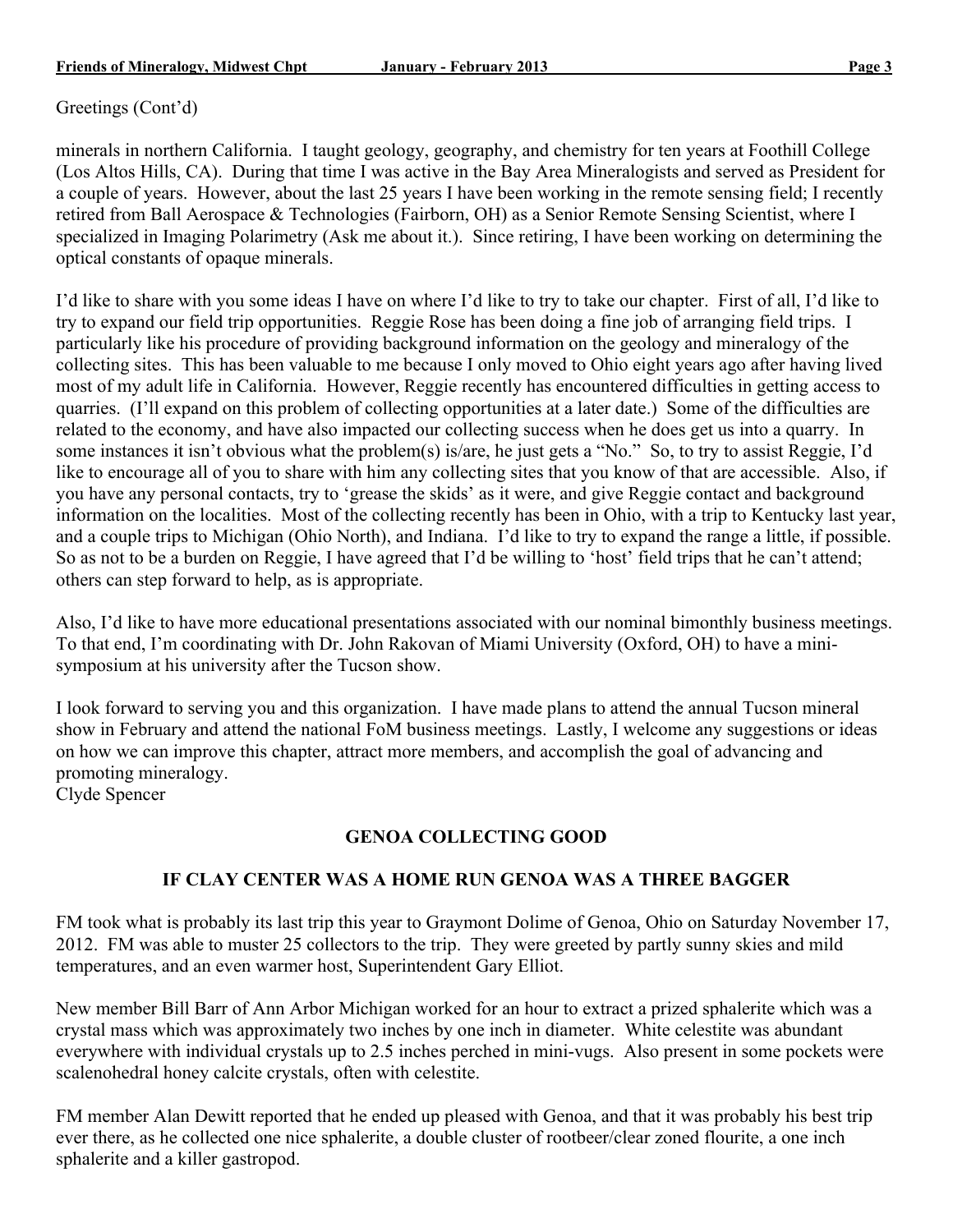#### **Friends of Mineralogy, Midwest Chpt January - February 2013 Page 4**

Genoa ((Cont'd)

Gary Elliot's assistant, Harry, found and showed me a really nice beef heart clam. Incoming FM President Clyde Spencer (Dayton) found sphalerrite in the quarry, and Tom Bolka (Dayton) found a six inch blade of celestite.

After FM field trips, if you would like to contribute what you have found to the FM newsletter, please do so. We are always interested in what members find on these trips.

Also, for next year, I would hope to "hold serve" on our present quarries. The field trips we attended this year (with attendance figures in parentheses) were: (1) Stoneco - Auglaize in Junction, OH (25); (2) Hanson of Salem, IN (8); (3) Great Lakes Aggregates of South Rockwood, MI (37); (4) Stoneco of Clay Center, OH (27); and (5) Genoa, OH (25).

Collecting in these quarries was excellent in Clay Center, very good in Genoa, and sub par in the other three quarries. We are always looking for new quarries, especially in Indiana, Michigan and Kentucky to give ourmembers in those states a shorter drive to field trips. If you live in those states and you know of a good mineral quarry which will accommodate a FM trip, please let me know.

Many thanks.

Reggie Rose

FM Field Trips



Hi Reggie, I'm not a very good writer, so I'm sending some pics and will describe each one some, you'll have to be the author.

pic 1 believe to be an ammonite, maybe a gastropod, 1 1/4"

Collected by Robert Dewitt



The sphalerite crystal group shown took over an hour to remove from a hard-to-access position on a boulder. Overall size is 75 x 55 x 33 mm; largest crystal is 22 mm long. It fluoresces dim orange with green spots under shortwave UV (best on broken surface, i.e. the backside). The green spots phosphoresce for quite a while before fading

Collected by Bill Barr, Ann Arbor, MI